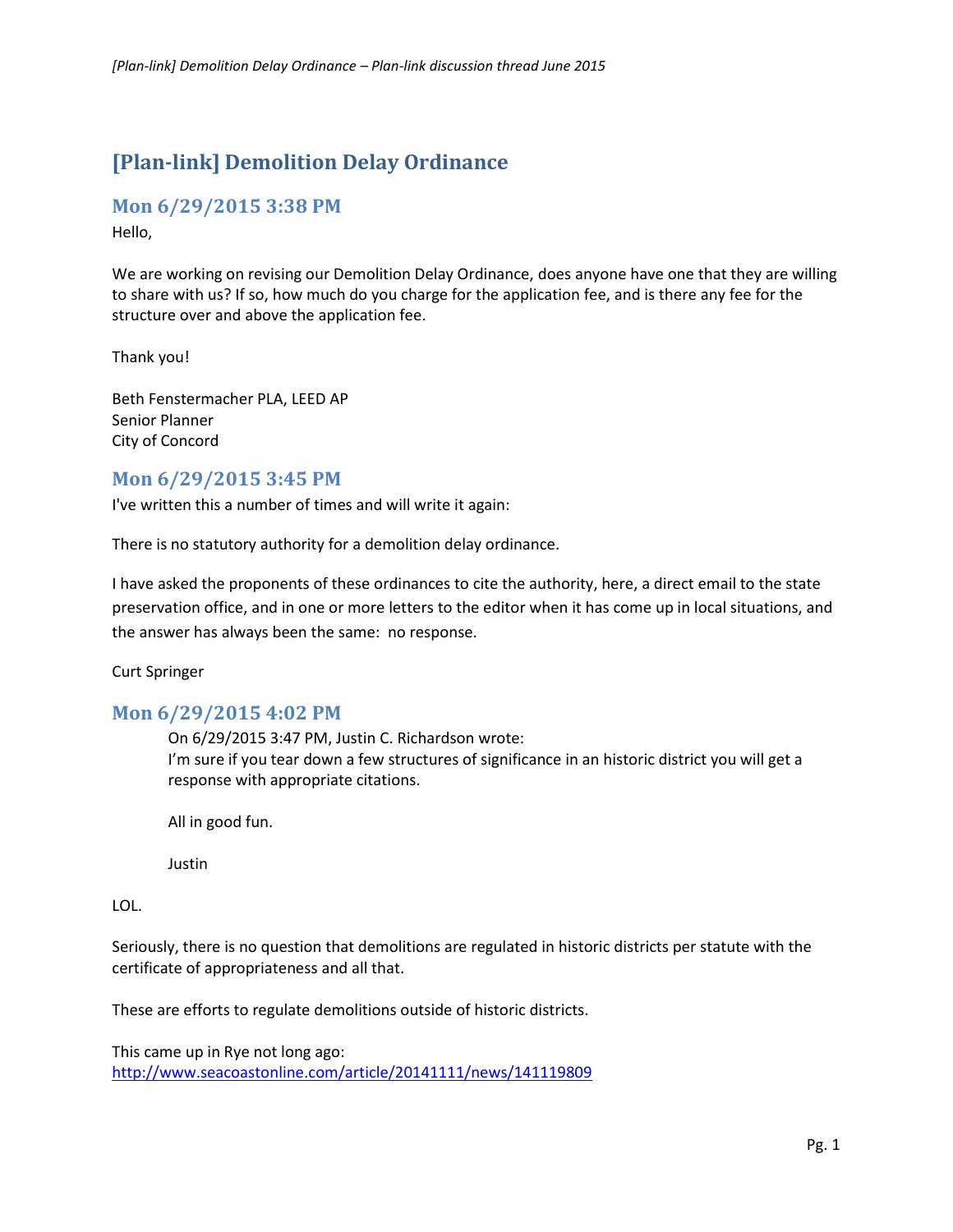My letter to the editor: <http://www.seacoastonline.com/article/20141114/News/141119555>

I emailed the town directly also, no response as usual.

--- Curt

### **Mon 6/29/2015 4:11 PM**

I respectfully disagree. While there may be no specific authority to enact a "demolition delay ordinance" anywhere in the statutes, a carefully drafted demolition review ordinance such as Keene's [\(https://www.municode.com/library/nh/keene/codes/code\\_of\\_ordinances?nodeId=PTIICOOR\\_CH18BU](https://www.municode.com/library/nh/keene/codes/code_of_ordinances?nodeId=PTIICOOR_CH18BURE_ARTIVDERE) [RE\\_ARTIVDERE\)](https://www.municode.com/library/nh/keene/codes/code_of_ordinances?nodeId=PTIICOOR_CH18BURE_ARTIVDERE) operates within the authority granted to municipalities to regulate building (and by extension demolition) pursuant to RSA 674:51, and to review matters affecting or potentially affecting cultural and historic resources through their heritage commissions pursuant to RSA 674:44-b.

Leon I. Goodwin III Assistant Town Manager – Director of Community Affairs Town of Salem, New Hampshire

### **Mon 6/29/2015 7:12 PM**

Leon,

Thanks for the reply.

You cite RSA 674:51 which pertains to "additional provisions of the state building code for the construction, remodeling, and maintenance of all buildings and structures in the municipality." I don't see how this can apply, not only because it omits the word "demolition", but also if one accepts that it includes "demolition" by implication, these demolition review ordinances have nothing to do with specifying how the demolition is to be done, which would be the purpose of any "code".

You cite RSA 674:44-b which empowers a Heritage Commission to " Conduct research and publish findings, including reports to establish the legal basis for a district and preparation of historic district ordinances within the municipality prior to its adoption or amendment as provided in RSA 675:6. ". There is no authorization to restrain property owners from exercising their rights to give the Heritage Commission time to conduct research. Further, a municipality may not on its own authority delegate power granted by statute from one board to another. For example a Heritage Commission may assume the powers of an Historic District Commission only because that is specifically allowed by statute.

Both of your citations are from Chapter 674 which is entitled "Local Land Use Planning and Regulatory Powers." It lays out the authority of the various land use boards and land use officials such as the building inspector.

The local land use boards that can be created are defined in RSA 673:1. There is no option for a town to create any other land use board beyond those listed:

#### **673:1 Establishment of Local Land Use Boards. –**

I. Any local legislative body may establish a planning board, the members of which shall be residents of the municipality.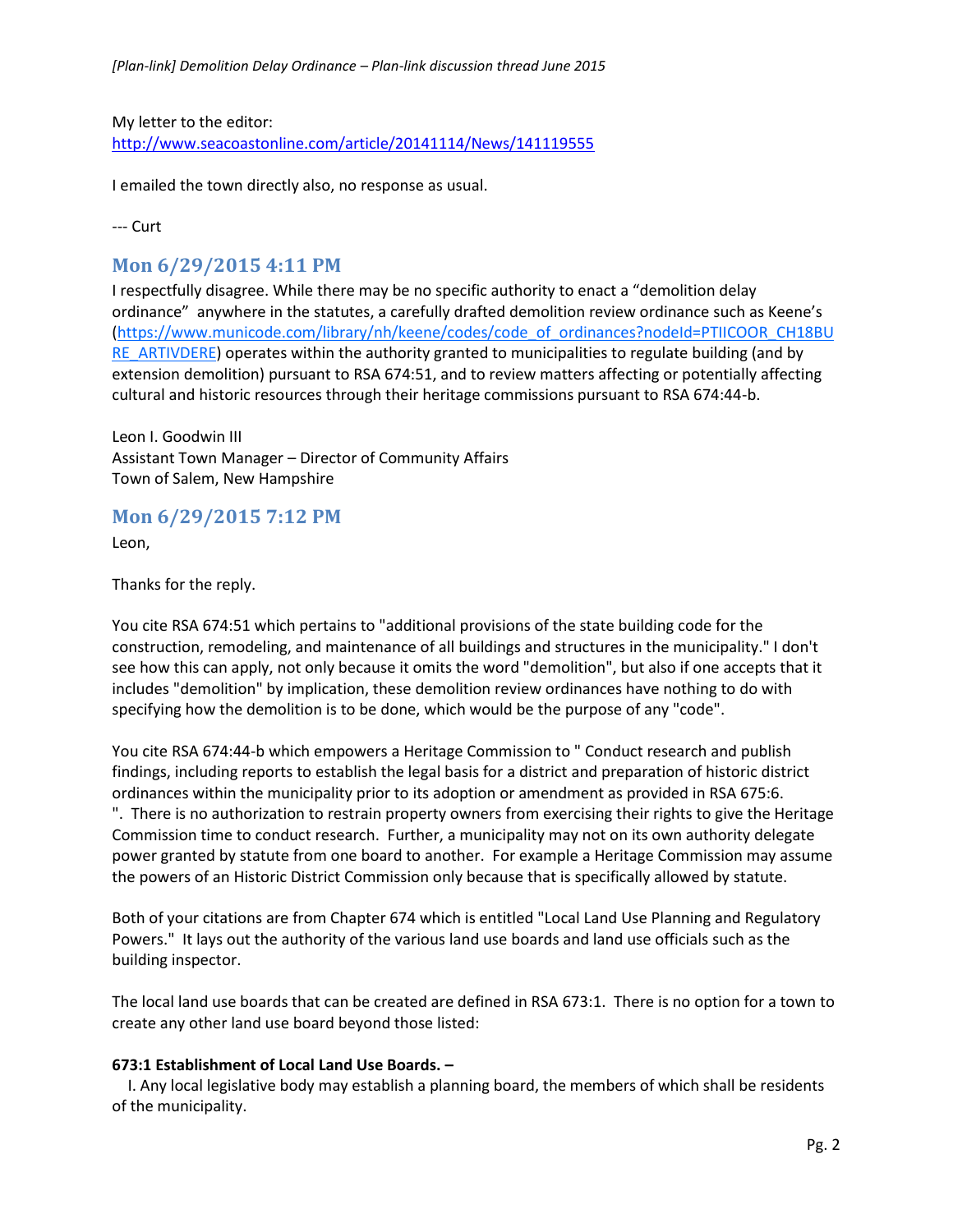II. Any local legislative body may establish any or all of the following: a heritage commission, a historic district commission, an agricultural commission, and a housing commission.

III. Any local legislative body may provide for the appointment of an inspector of buildings. The local legislative body may fix the compensation for any inspector who is so appointed.

IV. Every zoning ordinance adopted by a local legislative body shall include provisions for the establishment of a zoning board of adjustment. Members of the zoning board of adjustment shall be either elected or appointed, subject to the provisions of RSA 673:3.

V. Every building code adopted by a local legislative body shall include provisions for the establishment of the position of a building inspector, who shall issue building permits, and for the establishment of a building code board of appeals. If no provision is made to establish a separate building code board of appeals, the ordinance shall designate the zoning board of adjustment to act as the building code board of appeals. If there is no zoning board of adjustment, the board of selectmen shall serve as the building code board of appeals.

--- Curt

# **Mon 6/29/2015 7:55 PM**

What happened, I believe, was that demolition review ordinances were brought in from Massachusetts, which is a home rule state, without consideration of the fact that NH is not a home rule state.

#### Quoting from a document found at this link:

[http://www.bostonpreservation.org/\\_pdfs/religious-properties-resources/guides-and](http://www.bostonpreservation.org/_pdfs/religious-properties-resources/guides-and-compendia/demo-delay.doc)[compendia/demo-delay.doc](http://www.bostonpreservation.org/_pdfs/religious-properties-resources/guides-and-compendia/demo-delay.doc)

### **Legal Basis**

Demolition delay ordinances or bylaws are created under the municipal home rule authority granted by the Massachusetts Constitution. The Home Rule Amendment to the Massachusetts Constitution, Article 89, empowers cities and towns to enact legislation on a wide range of subjects not pre-empted by state law.

Consequently, demolition delay provisions are a valid and legal exercise of municipal authority and are afforded the same level of recognition as any other regulations affecting municipal affairs. In *City of Cambridge, et al. vs. Cellucci, Cambridge Building Commissioner*, the court found that various city regulations, including a demolition delay ordinance, are not subordinate to, or in conflict with, the State Building Code. Therefore, the building commissioner must comply and conform with the ordinances. Superior Court, Civil Action No. 87-1522 (1988).

Furthermore, since demolition provisions only delay the granting of a demolition permit, and the property owners still retain final decision-making authority, a demolition delay bylaw offers a minimally intrusive mechanism for furthering preservation objectives, one that does not conflict with the operation of the State Building Code or any other state statute as required by the Home Rule Amendment.

The office of the Attorney General routinely approves demolition delay bylaws enacted by towns, pursuant to the procedural review required in M.G.L. Chapter 40, § 32. These routine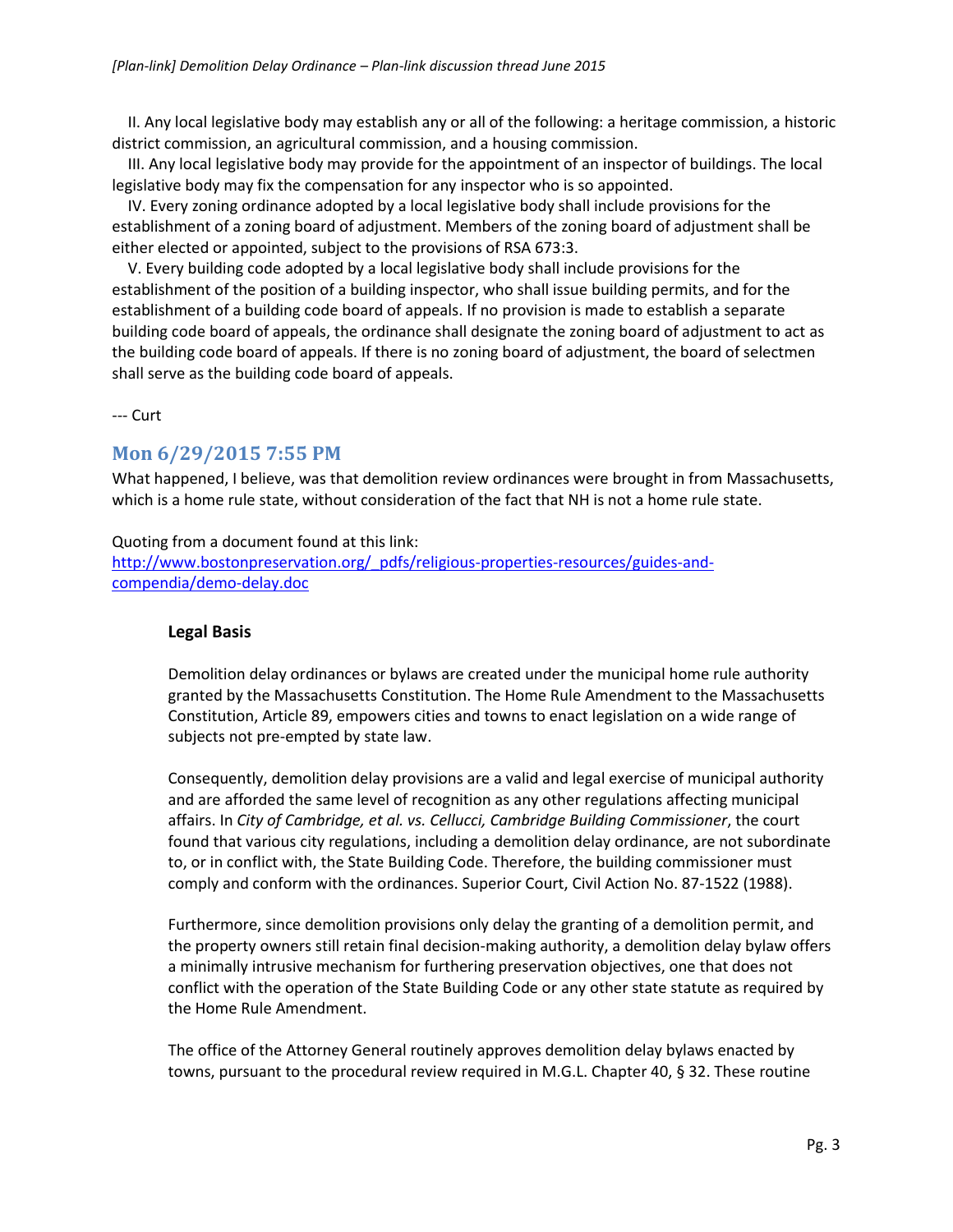approvals are indicative of the acceptance of demolition procedures based on local home rule powers and signal a firm legal procedural ground for such measures.

It should be noted that M.G.L. Chapter 143, § 3A, provides that in the event of a conflict between the State Building Code and a statute, ordinance or bylaw regulating any historic district, the legislation governing exterior architectural features will prevail. Moreover, the State Building Code (780 C.M.R. 3409.0 *et seq*.) affords preferential treatment to historic buildings and structures.

Although not directly related to demolition delay regulations, the favorable treatment of historic properties in connection with the provisions of the Building Code is strong evidence of the legislative deference to historically significant buildings and structures.

--- Curt

### **Mon 6/29/2015 9:05 PM**

Hi Curt:

We may end up agreeing to disagree on this one, but I will endeavor to clarify my previous statutory citations.

I cited the whole of RSA 674:44-b, but it would have been clearer to cite RSA 674:44-b, I (d), which gives the Heritage Commission authority to "[a]dvise, upon request, local agencies and other local boards in their review of requests on matters affecting or potentially affecting cultural and historic resources." In my opinion, the chief building official, board of selectmen, or whoever else is the permit granting authority in a particular municipality has the ability to seek the opinion of the Heritage Commission under this provision when confronted with permitting the demolition of a historic resource.

While the legislature certainly could have done us a favor and drafted RSA 674:51 with greater precision (but why would they start now!), building codes including the New Hampshire State Building Code generally include demolition within their scope of review. See RSA 155-A:2, I. In addition, municipalities are specifically authorized to create and administer the permit granting process pursuant to RSA 155- A:4, II. If a municipality elects to add demolition review to its permitting process (much like they incorporate zoning/planning/engineering/health review and sign off), I don't see that as impermissible step in process. What we'll likely agree on is that demolition review must be just that, a step in the process, and cannot unreasonably delay or stop the demolition permitting process.

-Leon

# **Tue 6/30/2015 1:28 AM**

(I inserted my Massachusetts home rule follow-up below to have it in the right order and to be able to quote from it)

Leon,

I guess we will have to agree to disagree.

You seem to want to give wide latitude to the definition of a "locally defined process" as mentioned in